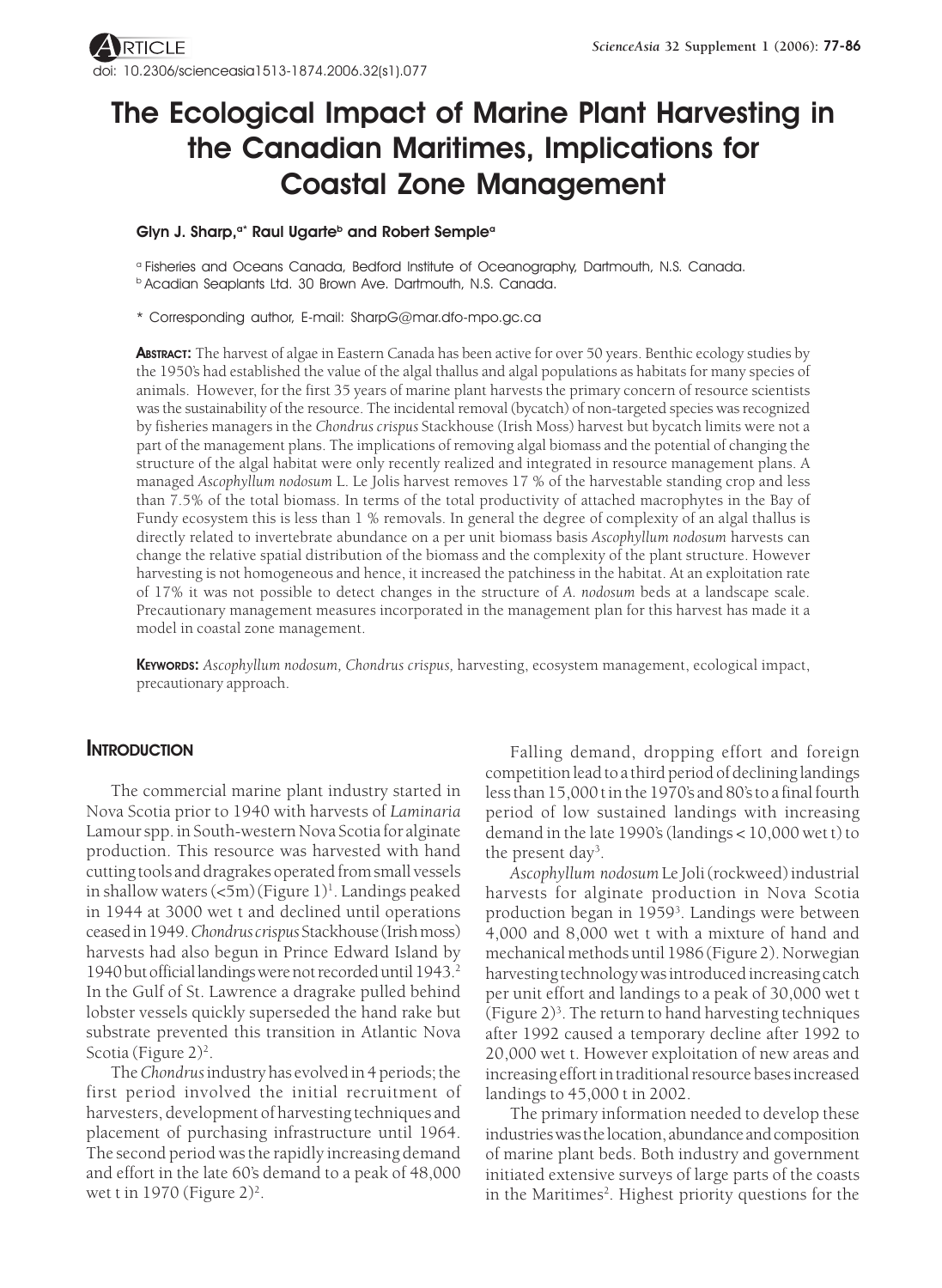industry were related to the yield that could be obtained annually from each resource base.

The earliest marine plant regulations were instituted by the Nova Scotia provincial government primarily to control and facilitate development and secondly to provide resource conservation. Conservation measures were based on observations of gear impact on re-growth (gear limitations) and seasonality of reproduction (limits to harvesting season)<sup>2</sup>. Other limits to harvest were related to the logistics, drying season, resource accessibility and availability of a harvesting force<sup>2</sup>.

In 1976 Canada declared a 200 mile fisheries management zone and the federal government initiated the management of all fisheries. Initial regulations were based on existing data bases and were similar to provincial regulations. Scientists focused on the exploited species to provide the most pertinent biological data to managers. Since the marine plants industry was already active in most areas the initial studies described the characteristics and impact of existing methods and evaluation of conservation measures<sup>2</sup>. These studies included the effects of harvesting on mortality, recruitment and growth of the targeted species<sup>2</sup>. Similarly detailed demographic studies were usually single species oriented with incidental information on the wider marine plant and animal community.

Marine plants were recognized as a part of the benthic habitat with multiple trophic level interactions in Canadian fisheries science in the 1980's. However, inclusion of habitat impacts or protection of marine plant habitat and the concept of ecosystem protection is only a recent addition to marine plants management as a result of wider jurisdictional powers for Fisheries and Oceans Canada under the Oceans Act of 1997<sup>4,5</sup>.

This paper examines information gathered in eastern Canada on the impacts of marine plant harvesting both on direct changes of the habitat and potential indirect impacts in the ecosystem. Finally, we discuss the Canadian approach to the management of potential risks to the ecosystem.

### Plant Population Impacts Habitat Architecture

Marine plant harvesting impacts on algal populations can range from virtually complete removal of the habitat to more subtle alterations of the habitat structure. Total removal of the habitat is not economically useful or feasible with existing harvesting technology.

The normal practice of marine plant harvesting in the Maritimes is a partial removal of the algal canopy at exploitation rates of less than 50% of the biomass $^6$ . These changes in the structure of a marine plant habitat cannot be reflected in a simple measure of mean cutting length of affected shoots. The harvester does not clear cut the stand of marine plants and does not cut all fronds in his path, but the habitat is changed in architecture. The degree of this change can only be assessed by examining several aspects of the harvest on the population structure of the target species. Harvesting can affect the structure of these marine plant habitats by changing branching structure, canopy height, distribution of biomass and overall density of plants and fronds.

The floating canopy of *A. nodosum* changes structure with the tide level from fully extended clumps at high tide to recumbent ones at low tide7 . The niches available at high tide include the basal structure of the plant between primary shoots and between clumps of shoots. The middle region of the plant has the most complex structure containing lateral and dichotomous primary branches with or without epiphytes<sup>7</sup>.

Whole frond mortality is not predominately the case when harvesting species that are long lived with well attached holdfast structures. Both *C. crispus* and *A. nodosum* have encrusting holdfasts that expand horizontally on the substrate<sup>1,8</sup>. Holdfasts are the primary source of annual frond recruitment to the population. Some incidental holdfast removal does occur during most harvesting operations. *Ascophyllum nodosum* harvesters using a cutter rake average 4 to 15 % by weight of fronds with holdfast material attached dependant on location and gear type8 . *Chondrus* harvests average 5 to 35 % by number of plants with holdfast attached depending on the gear type and local geology<sup>2</sup>. Mechanical harvesters designed for *Ascophyllum* have a higher rate of whole frond removal (20 to 36%) reducing plant density from 92.6 to 73.6 clumps m<sup>9</sup>.

Harvesting equipment to be economical must be designed to remove the largest fronds of a marine plant population. The *Chondrus* hand rake will selectively remove the larger fronds in the population, 11% of total frond density while harvesting 39.7% of the biomass<sup>1</sup>. Continual selection of the largest fronds in a population can in the long-term change the reproductive structure of a population. Sustained size selective dragraking of *Chondrus* has impacted the reproductive capacity of *Chondrus* in the Gulf of St. Lawrence. Due to higher sorus densities per frond nondragraked populations had a higher reproductive capacity than dragraked populations $10$ .

Mechanical *Ascophyllum* harvesters are also size selective but the degree of change in the canopy will relate to the intensity of the harvest that is under more control with mechanical than hand harvest methods. The Norwegian suction cutter's exploitation rate was 40 to 60% and cut the tagged shoots predominately in the size classes over 50 cm, with an average cutting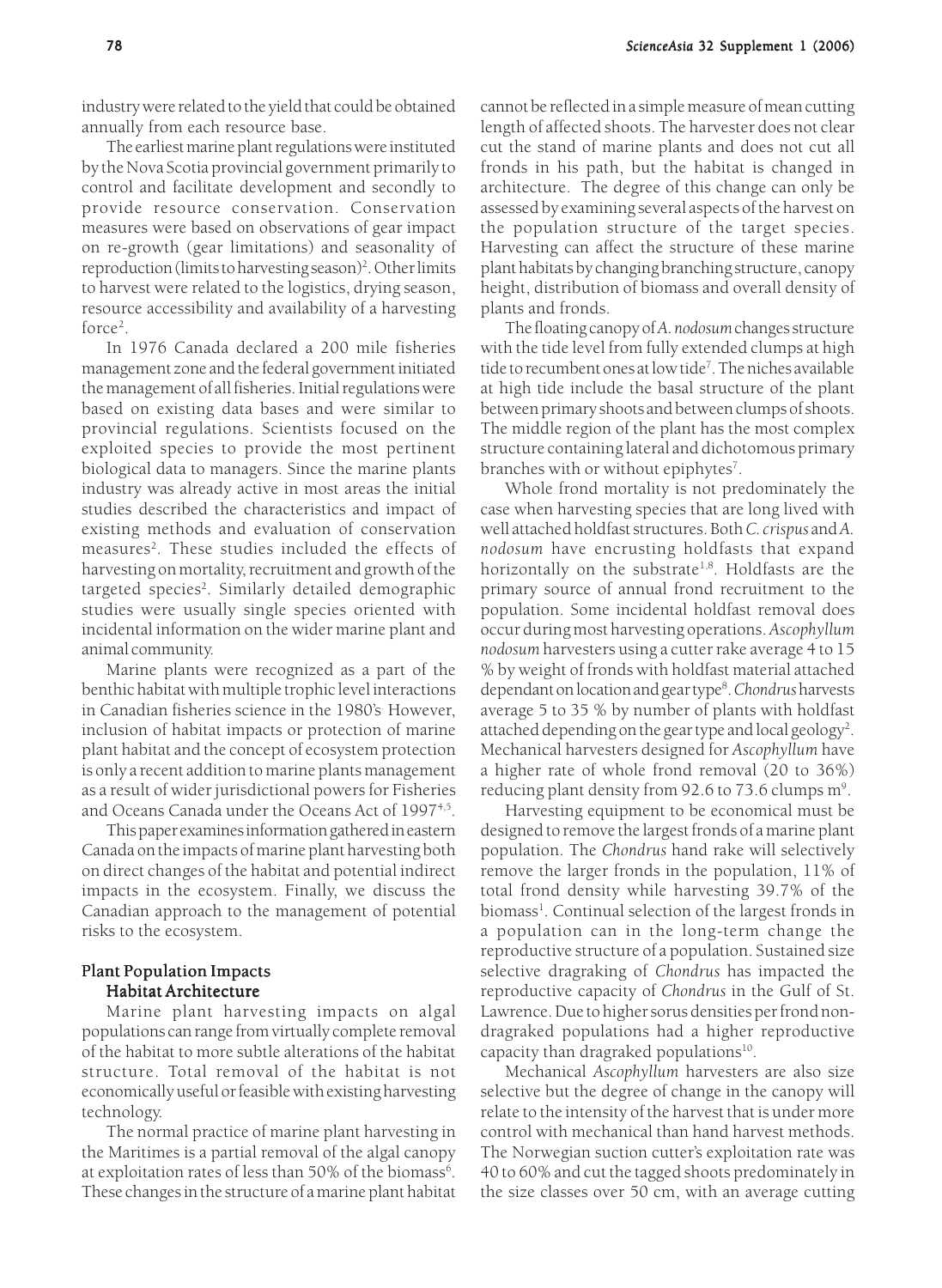

**Fig 1.** Types of hand and mechanical harvesting equipment used in the marine plant industry of eastern Canada. A. *Ascophyllum nodosum* cutter rake, B. *Ascophyllum nodosum* hand sickle, C. Norwegian suction cutter for *Ascophyllum nodosum* D. *Chondrus crispus* hand rake, E. *Chondrus crispus* dragrake.

height of 29.4 + 14.99 . *Ascophyllum nodosum* hand harvesters exploitation rates range form 5 to 22% of the biomass at an average height of 25.6 to 46.8 + 15.5 cm above the bottom8 .

An *Ascophyllum* clump is an assemblage of shoots from a common holdfast. The distribution of biomass in a clump is a function of the length, number and branching of the shoot assemblage. The harvester has some control over the clumps to be cut, but once this choice is made the design of the cutter rake determines the characteristics of the impact on an *Ascophyllum* clump. The rake normally cuts diagonally from the basal to distal end. The rake is selective for larger clumps and those clumps have most of the biomass at the upper end of the canopy. The portion of shoots cut within a clump is dependant on their length, while 72% of shoots are below 25 cm only 9.8 % of all shoots are selected by the rake and of these 41.6% are over the length of  $25 \text{ cm}^{7,8}$ .

The distribution of biomass in the population of harvested versus non- harvested clumps provides a composite description of the change in habitat structure. The weight distribution of clumps is changed dramatically within a length size class while total length changes to a lesser degree due to the diagonal cut of the rake (Figure 3). The mean clump length of the entire population of a bed at a 17% biomass exploitation rate does not change, however clumps over 90 cm are more highly impacted and loose a minimum of 56.5% of their weight (Figure 3)7.

The economics of harvesting and processing tends to concentrate exploitation in selected portions of the resource rather than evenly throughout its range. *Chondrus crispus* is distributed from the mid intertidal to 10 m in the sub tidal. Due to the limited depths the rake can reach and the need for a minimum CPUE the harvest is concentrated in the  $+ .3$  m to  $- 1$  m zone in southwestern Nova Scotia<sup>2</sup>. In Prince Edward Island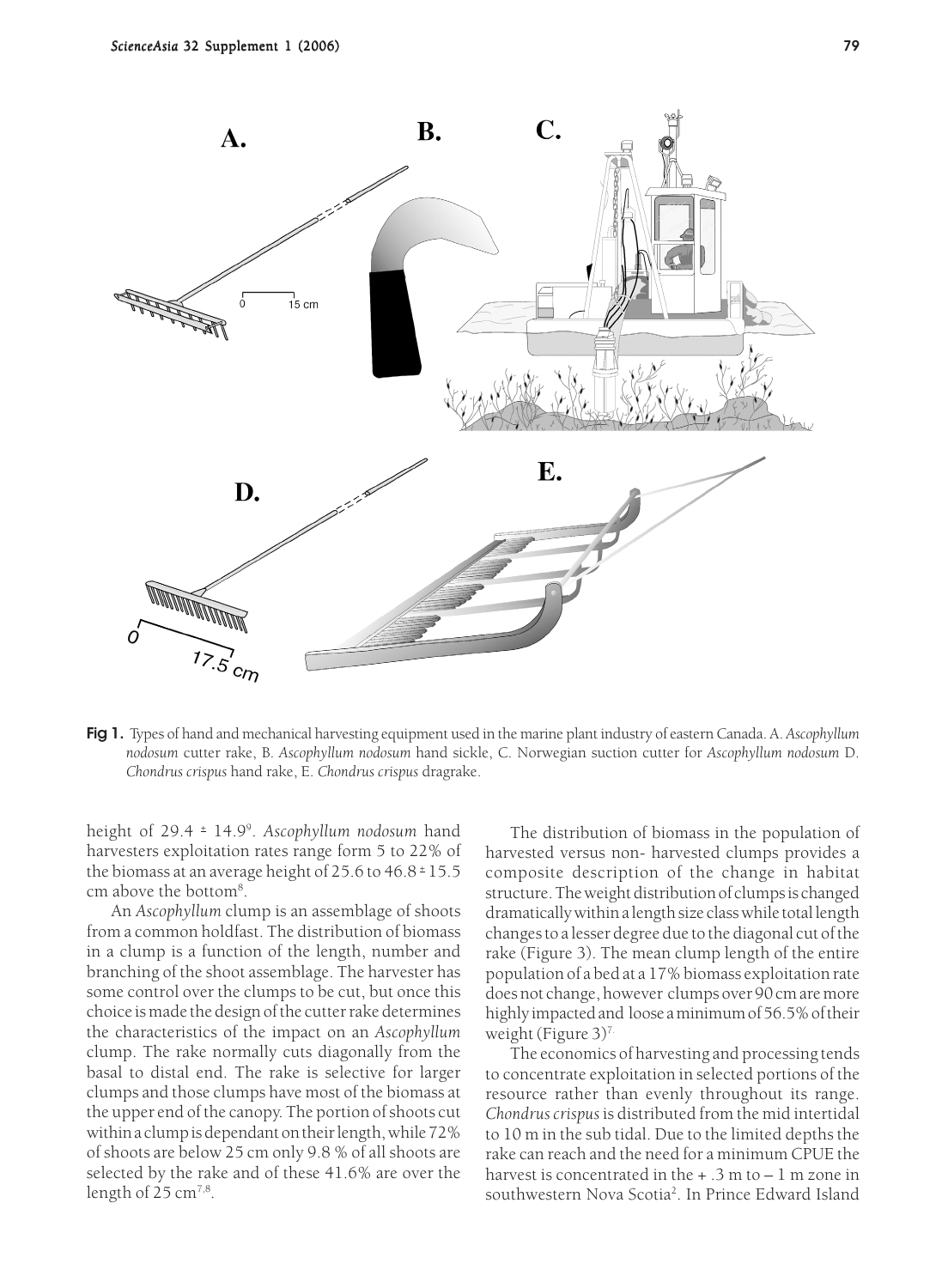



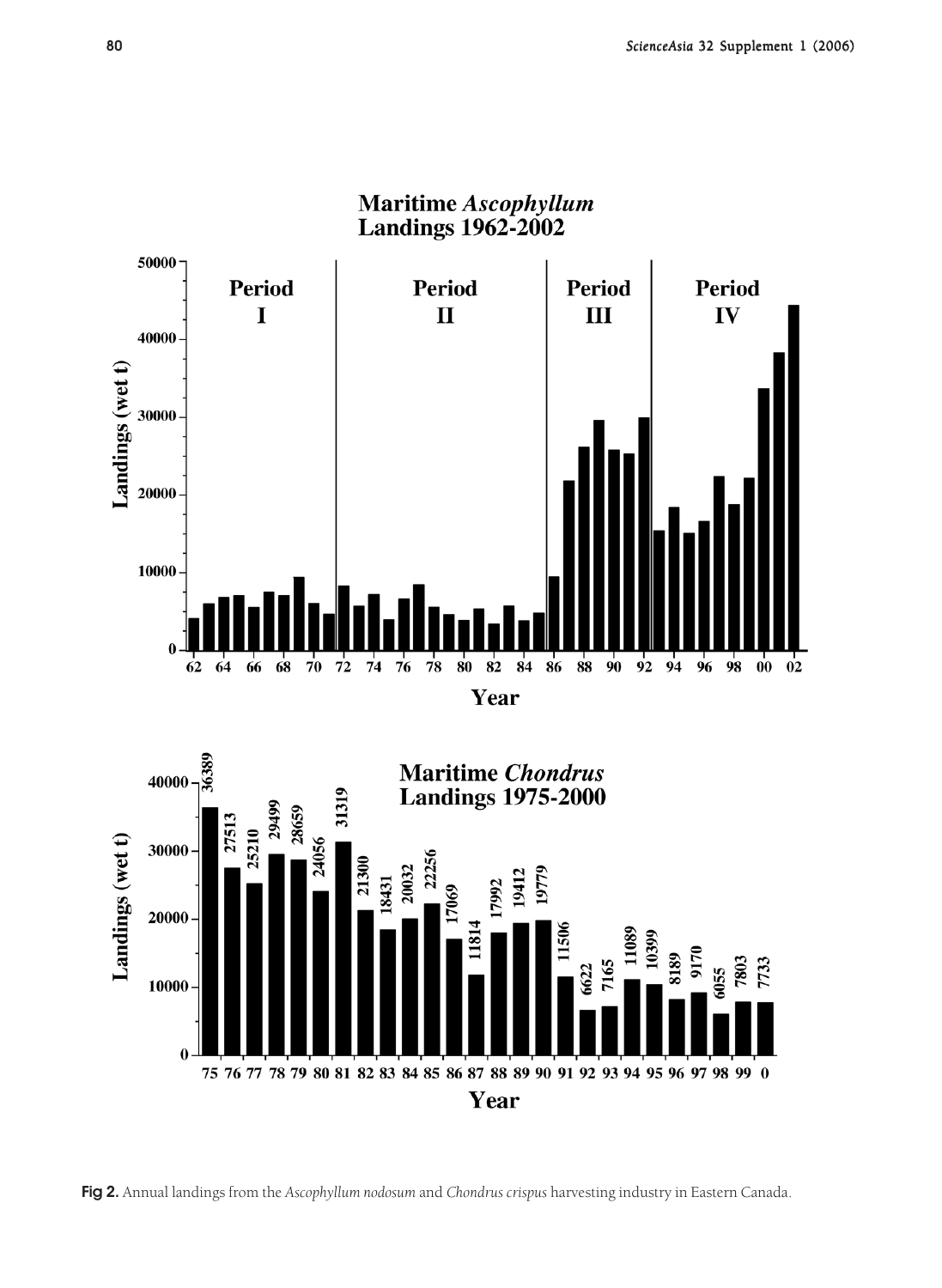harvesting is concentrated on sand stone ledge areas of  $-$  2 m to  $-$  6 m depth<sup>2</sup>. Impacts on the habitat are limited in geographical and vertical extent but are more intense than if they were spread throughout depth the range of the species.

The level of habitat complexity is an important factor affecting carrying capacity for associated species. The larger more branched fronds are lost from the population in a harvest and the impact on carrying capacity may be higher than the simple loss of biomass. A mitigation effect following removal of canopy is the stimulation of the growth of suppressed or shaded understory shoots and initiation of lateral branching<sup>7</sup>. The higher density of rapidly growing young shoots contributes to the recovery of complexity within one year. Kelp species in the Maritimes have a great potential for regrowth from the young sporophyte and gametophyte bank in the light limited substrate $11$ .

The intensity of harvesting can be measured as the proportion of plants cut within an area and at a set exploitation limit. The incidence of harvest (portion of clumps harvested within a 0.25 m² quadrat) at a 17% exploitation rate within an *Ascophyllum* bed 1900 m long and up to 90 m wide ranges from 0 to 0.61 of sample quadrats. The lack of homogeneity of the harvest is due to the rapidly changing tide level in an area with 10m tidal amplitude and prevailing wind and wave conditions prevent the harvester from maintaining the vessel position. The harvester also makes decisions regarding acceptable levels of catch per hour and day and will move if he perceives the target rate is not met  $(3.5 t \text{ per day})^{7,8}$ .

The annual harvesting intensity of dragrake harvesters in Prince Edward Island was calculated as a function of the number of harvester days harvesting per season and the area fished per day per harvester day divided by the area of the *C. crispus* bed2 . Each square meter of the bed was passed over many times during the harvesting season. Some beds were two and one half times more intensely harvested than others; an intensity index (level of effort per area of bed times the total number of boat days) of 16 per hectare versus 38 per hectare<sup>2</sup>.

#### Biomass

The implications of removal of algal biomass from a system can be both local and extensive in the ecosystem. When initial surveys of standing crop are made for a large section of coast line the total biomass of the target species is estimated as a baseline. This baseline tonnage is rarely the total harvestable biomass, due to reasons of accessibility, logistics, and economics. The first discount of total biomass is made for those areas that are not accessible to the harvesting vessel due to wave exposure, distance from landing sites. Other discounts are the acceptable transport distance

to the processing facility and the minimum catch per day or week that harvesters will accept depending on unit landed value. Areas that cannot sustain this level of catch are considered un-harvestable. At the beginning of the *A. nodosum* harvest in southern New Brunswick the minimum acceptable biomass was 6 kg m7 . This figure can change as the economics of the total operation is affected by operational costs and the efficiency of the harvesting technique. After discounting for these factors the annual harvestable standing crop has recently been estimated at 159,683 wet t and 1636 hectares7 . Management measures that restrict or exclude harvesting such as research/study sites have further reduced the harvestable tonnage by 4105 wet t 5 . The total allowable catch is 50% of the harvestable standing crop over 3 years or 17% per year.

#### Community  $Direct$ *Impacts*

The most extreme case of direct impact on the community is denudation of the substrate or disruption of substrate with associated benthos. This impact is possible with intense use of mechanical marine plant harvesting methods. The result of long term intense dragraking harvest activity in the Gulf of St Lawrence was denudation of 1.2 to 2.1% of the bottom in commercial *Chondrus* beds<sup>2</sup>.

The mobility of the organism and the portion of its life cycle spent in the habitat relates to its vulnerability to direct impacts. The most common impact is removal associated fauna and flora along with the harvested material and subsequent mortality either in the vessel or in processing as bycatch. Bycatch in the *C. crispus* harvest from the Gulf of St. Lawrence comprised 35 macro invertebrate species and 43 macro algal species<sup>2</sup>. The percentage of the algal bycatch had wide geographical variation ranging from less than 10% to 80% of the catch<sup>1</sup>. The numbers of invertebrates per tow of a mechanical *Chondrus* harvester ranged from 45 to 403 individuals<sup>2</sup>.

Observations of bycatch do not always determine the full direct impact of harvest activity as animals can be injured on the bottom without being captured by the harvesting equipment<sup>12</sup>. The *Chondrus* harvesting fleet in western Prince Edward Island captured 4.7 lobsters (*Homarus americanus*) per hour of dragrake harvesting, injuring up to  $17.4\%$ <sup>12</sup>. In proportion to the total number of lobsters caught in traps the injured lobsters represented 1.3 to 2.7% of the total legal lobster catch.

Bycatch sampling is a part of the annual monitoring of *Ascophyllum* harvests in Southern New Brunswick<sup>13</sup>. Macro-invertebrates in 13 indicator taxa were predominantly annelids; gastropods were second in abundance dominated by the snail *Littorina obtusata*.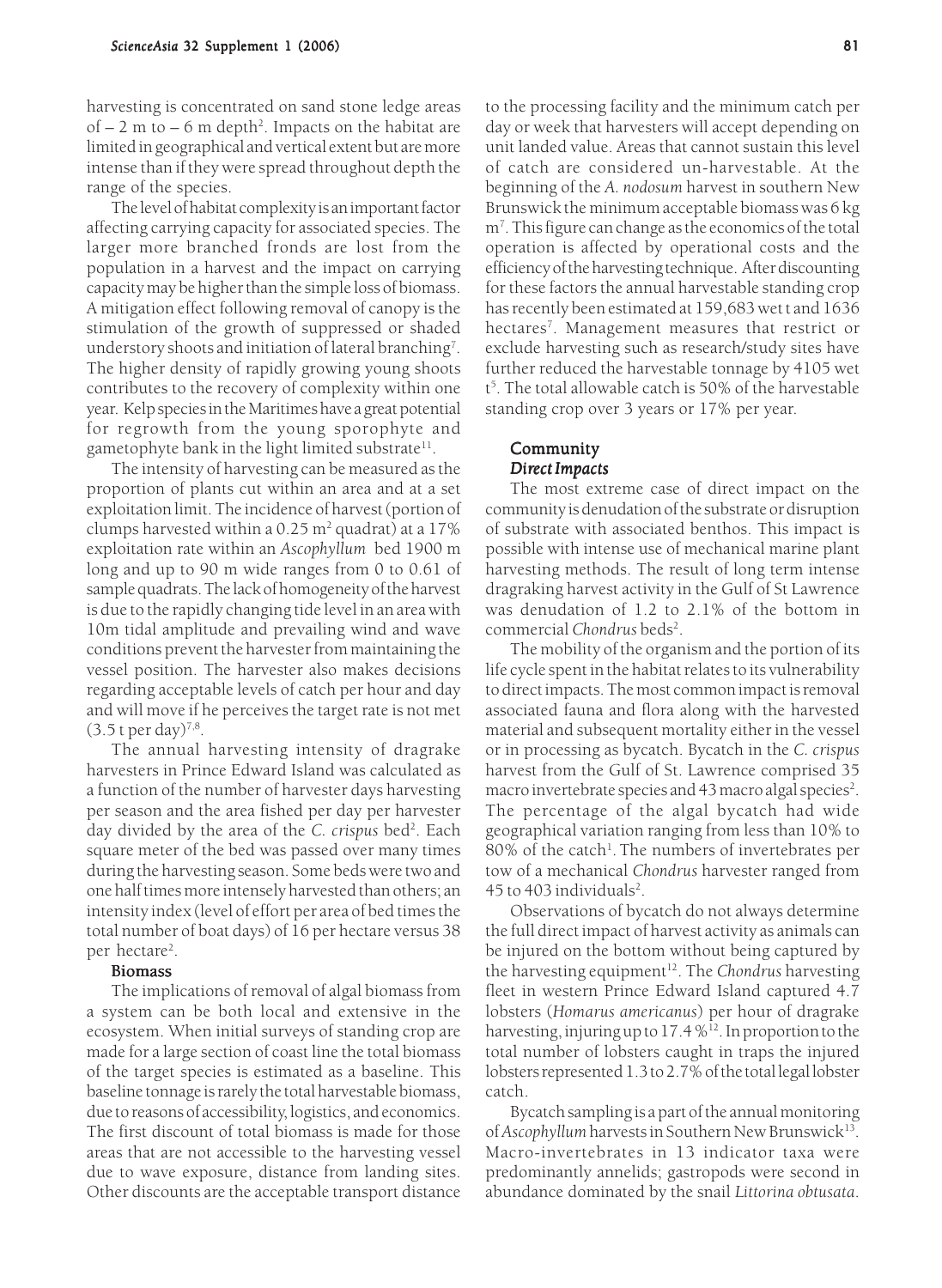

**Fig 3.** Mean changes in the length (A) and weight (B) of tagged *Ascophyllum nodosum* clumps + , SE before and after harvest with a hand cutter rake in southern New Brunswick.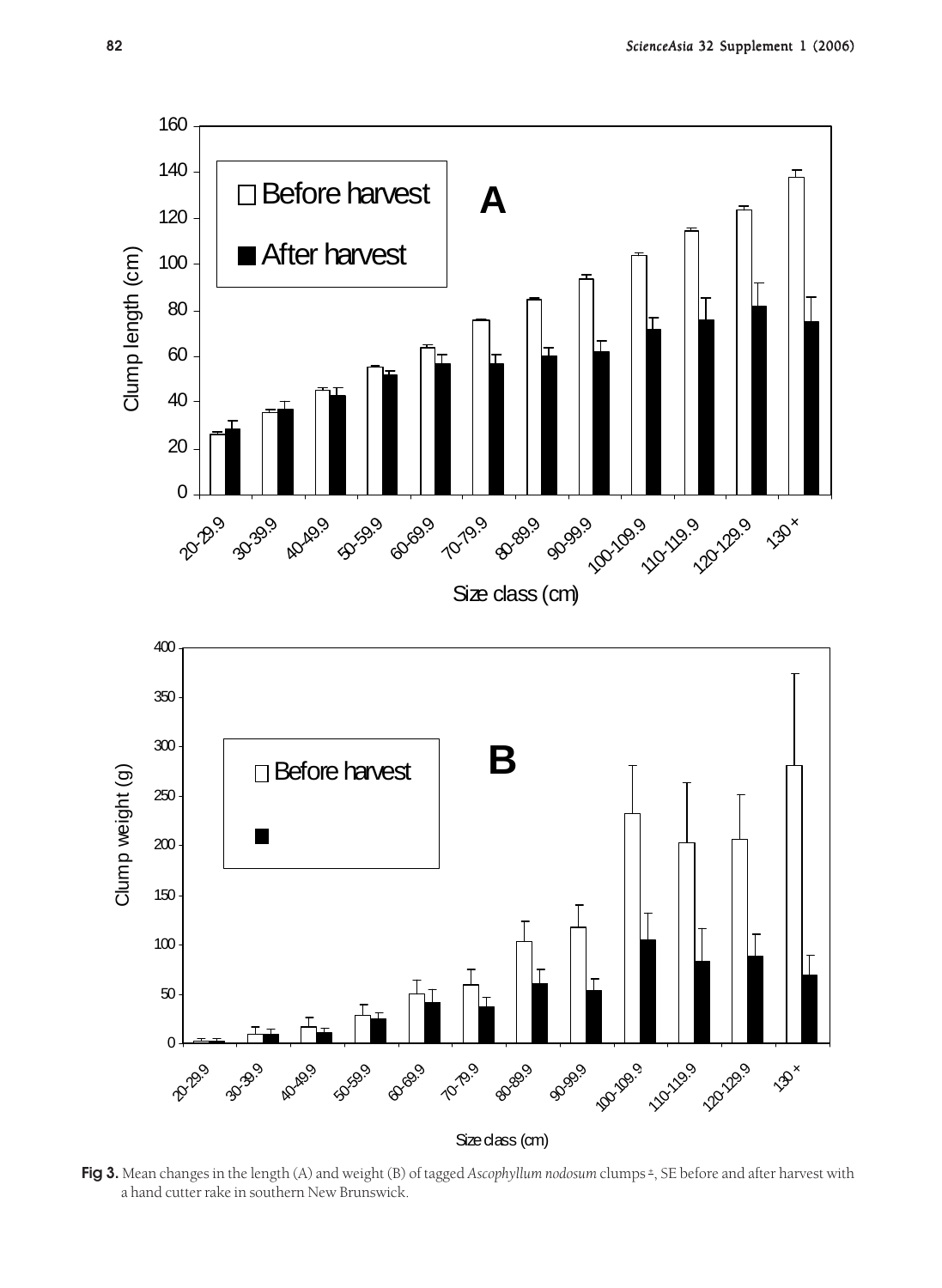

**Fig 4.** The abundance of isopods recolonizing *Ascophyllum nodosum* clumps previously denuded of all fauna over 4 types of substrates.

The abundance of some micro invertebrates or early stages of invertebrates such as the amphipod *Hyale nilsonni* are strongly associated with the presence of *A.* nodosum epiphytes<sup>14</sup>. Micro invertebrates associated with epiphytes are unlikely to move out of their niche to avoid disturbance or capture. Crustaceans are capable of rapid long distance movements and some species of amphipods move in and out of the substrata into the canopy and are able to respond quickly to disturbance.

Changes in the size of plants in a harvested population of marine plants can affect the density and diversity of canopy invertebrates<sup>15</sup>. Geography, substrate and season can be stronger variables than plant density when perturbed *A. nodosum* canopy is recolonized (Figure  $4$ )<sup>14</sup>. Recolonization is rapid when the plant is denuded and initial densities of fauna can exceed pre-perturbation levels. However, simple measures of volume, weight or length used in most of these studies may not be sufficient as measures of complexity in this environment.

#### *Indirect Impacts*

The most subtle and difficult to define impact of

harvesting is the value of this habitat as a shelter from predation and area for foraging. The question is whether change in predation rates or foraging can be related to a change in the canopy that is not catastrophic.

The intertidal zone with and without algal cover is used by 31 fish species at some time in their life history<sup>16</sup>. Estimates of fish use of this shore during immersion of this zone are from 0.6 to 3.9 fish per meter of shoreline in the Bay of Fundy16. Complete removal of *Ascophyllum* habitat did not change the use or dietary habits of fish in this zone compared to areas with a full canopy in Nova Scotia17. Diet composition of fishes in the rocky intertidal of the Bay of Fundy included a range of 100 invertebrate prey species many of which were closely associated with fucoid species indirectly proving the importance of this habitat for foraging<sup>16</sup>.

The *Ascophyllum* habitat also offers shelter from predation during immersion within the floating clumps. The behaviour of schooling juvenile Pollack (*Pollachius virens*) was affected by the relative abundance of *Ascophyllum* canopy, schools would disperse when entering an area of fucoid canopy making them less vulnerable to predation.<sup>16</sup>. This species is vulnerable to up to 16 species of predators including 7 species of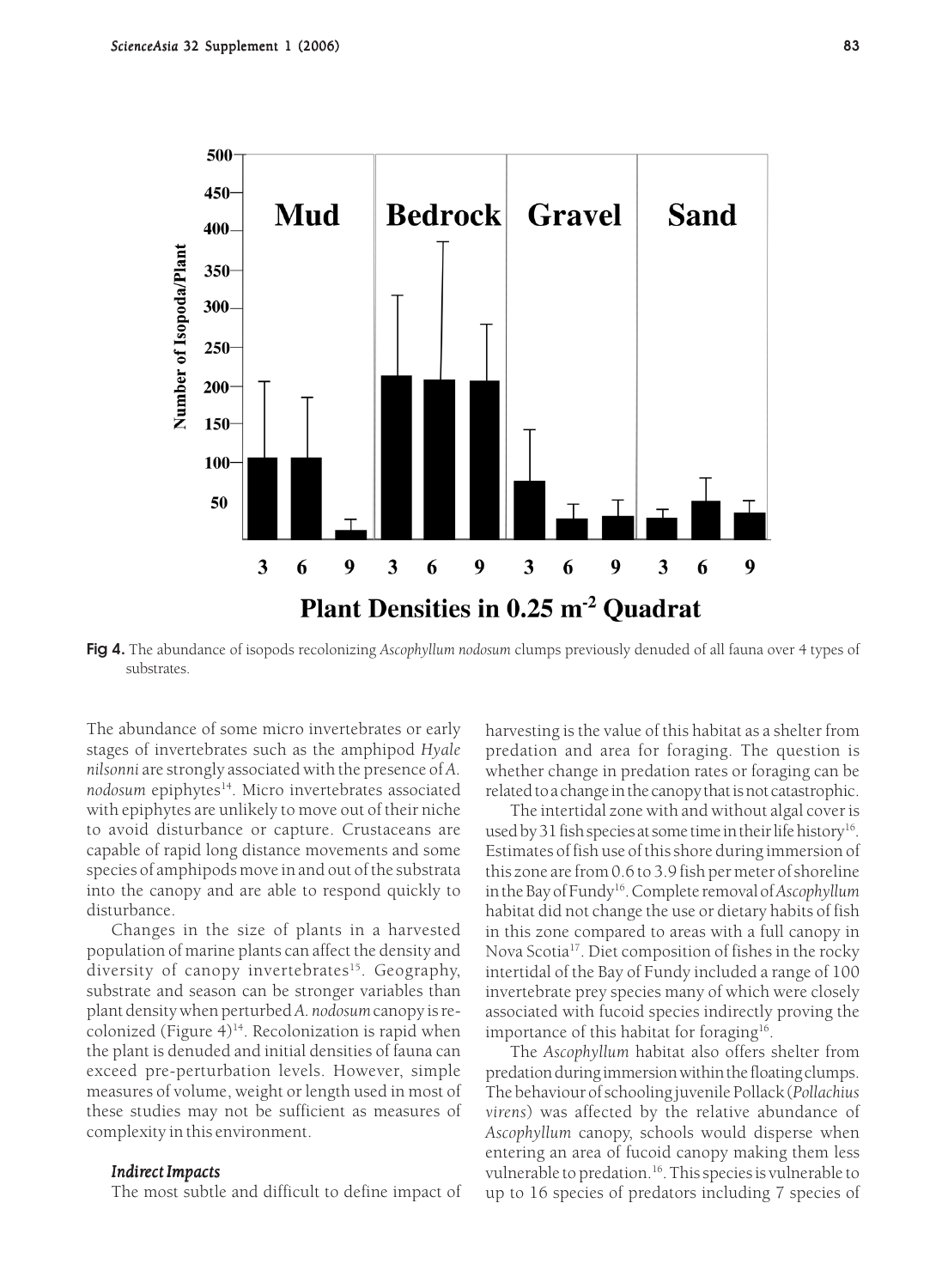piscivorous birds<sup>16</sup>. Changes in algal cover or canopy structure could affect the value of this habitat as a refuge from predation for fishes.

There are at least 8 species of birds that prey on invertebrates associated with the canopy of *Ascophyllum*18. Canopy height and density can affect the feeding rates of some bird species<sup>18</sup>. The common eider (*Somateria mollissima*) rears its young in areas with high density cover of *Ascophyllum* and the young feed on gastropods and amphipods associated with the canopy for the first 2 to 3 weeks of life. Changes in canopy height may limit feeding opportunities during the first critical weeks of life when the ducklings cannot dive. Eiders may be more vulnerable to these small changes in habitat since their survivorship is low due to Black-backed gull predation. These more subtle effects could impact other birds using these seaweed beds as foraging areas.

#### Ecosystem

Harvesting of marine plants is a perturbation of the ecosystem layered within complex trophic and interspecific relationships. Although there are no ecosystems level studies of harvesting impacts, knowledge of sub components and community interactions can be used to assess the role of marine plants in the coastal ecosystem and the risks of their harvest.

The change in available food or habitat may affect the survival of a key predator and if that predator is not present then the prey becomes abundant. Nova Scotia kelp beds have undergone several cycles of overgrazing by sea urchins creating barren grounds. Recovery of algal populations have only been permitted by massive die-offs of grazers due to disease<sup>19</sup>. It was proposed that kelp cover was needed to enhance or maintain lobster abundance and lobsters were the keystone predators of urchins<sup>19</sup>. However, after under reexamination of the relative abundance of kelps and the commercial landings of lobsters the cause and effect between loss of kelp beds and production of lobsters was disproved<sup>20</sup>. There was an increase in lobster recruitment during the years of low or absent subtidal algal cover. While the exact predator prey relationships may not be clear, kelp beds in Eastern Canada are under stress. Encrusting bryozoans reduce reproductive capacity, invasive *Codium fragile* compete for space, and recurrent overgrazing by sea urchins occurs due to the general loss of fish predators $21$ . Commercial harvesting of sea urchins has also become a new factor affecting herbivore marine plant dynamics. A kelp harvest must be carefully managed however there is a need to protect key components of the associated fauna such as exploited fish species $21$ .

Several *Chondrus* beds in western Prince Edward

Island have undergone a dramatic change in dominance of algal species. The major commercial *Chondrus* bed, Pleasant View, has over 15 to 20 years become a *Furcellaria lumbricalis* (Huds.) Lamour. dominant bed<sup>22</sup>. This bed was the most intensively harvested bed in western Prince Edward Island. It was suggested that there was a relationship between long-term drag raking and the change in species dominance as raking was considered detrimental to the survivorship of *F. lumbricalis*<sup>2</sup> . However, the dragrake is selective for the larger fronds and it leaves the majority of fronds allowing rapid recovery of the standing crop<sup>22</sup>. The relationship between this change of species dominance and raking impact is not direct and normal spread of this species regardless of raking impact has occurred over 40 years since its first recognition.

In very near shore systems macrophytes can be an important contributor of primary production. Our direct take of some portion of this production removes it from normal, detrital, particulate and nutrient cycles in the system. However, the total system for these cycles rarely is restricted to the immediate waters of the targeted resource. In southern New Brunswick the contribution to total primary production by macrophytes in the Bay of Fundy is 4 %; the majority of primary production is provided by phytoplankton<sup>23</sup>. *Ascophyllum nodosum* dominates the extensive intertidal and there are few sub tidal macrophytes due to high density populations of sea urchins subtidally. Annual productivity of *Ascophyllum* from this area ranges from 64,000 to 79,550 wet t. The annual harvest is restricted to a quota of 12,000 wet t in 2004 and results in a removal of 7.5% the total standing crop 15.1% to 18.7% of the annual production. The larger Bay of Fundy has a standing crop of 309,670 wet t and 2872 hectares. If *Ascophyllum* is providing 100% of the macrophyte primary production in the Bay of Fundy this harvest is removing less than 1% of the total primary production. *Ascophyllum nodosum* grows on both sides of the Bay of Fundy to the southern New England states and the circulation system encompasses the entire Gulf of Maine, therefore the total primary production pool is much larger.

Total standing crop of *Laminaria longicruris* resources in Maritime Canada are estimated at 858,000 wet tons<sup>11</sup>. The productivity of this species has been calculated from 143- 428 g C  $m^{-2}$  yr<sup>-1</sup>. The ratio of annual production to standing crop for L*. longicruris* populations in south-western Nova Scotia is 2.1:1. Annual harvests to date have reached a maximum of 3000 wet t. Present management restricts harvests to hand methods of gathering with economics that will keep harvests well below 10,000 wet t in the future or 0.6% of annual production of this area.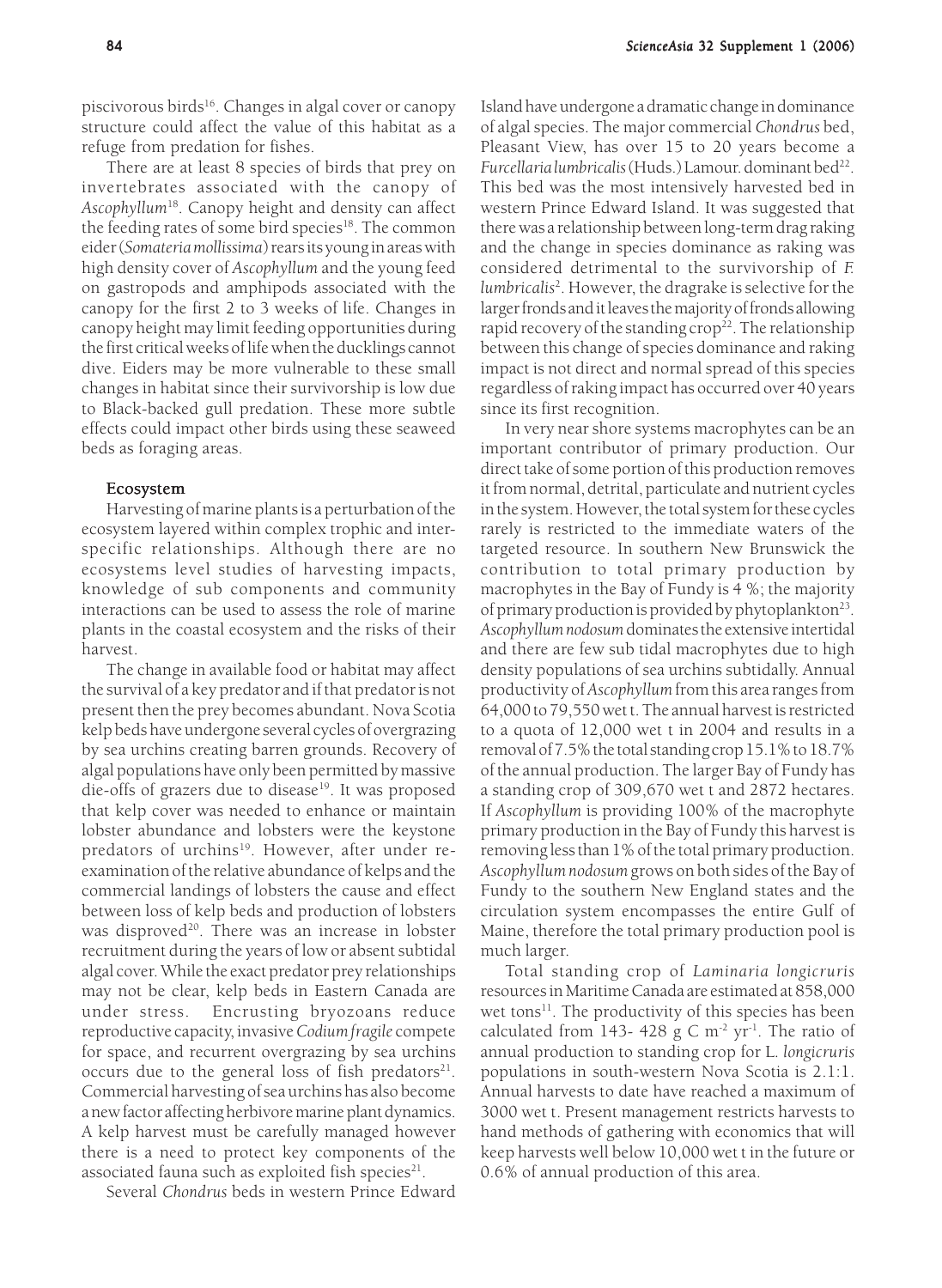#### **DISCUSSION**

Many knowledge gaps have been recently identified regarding the ecology of the marine plants habitat.<sup>16</sup>. There have been relatively few studies directed at harvesting impact on community ecology. In the face of these gaps the precautionary approach has been proposed<sup>5</sup>. The precautionary approach as defined under the Canadian Oceans Act 1997 is "erring on the side of caution" This definition allows a very wide interpretation that needs some constraints. The concept of ecosystem management is also a part of the Canadian Oceans Act and brings together three interlocking principals "integrated management" using the "precautionary approach" to ensure "sustainable development".

A draft framework for ecosystem-based management in Canada sets principles, operational strategies and performance indicators related to characteristics of the system. The general productivity principle is "ensure that the activity does not cause unacceptable reduction in productivity of each component (primary, community, and population) so that it can play its historical role in the functioning of the ecosystem". At the community productivity level the strategy is to limit removals from any trophic level in respect for the trophic demands of higher levels. The performance indicator for this strategy is trophic level catch biomass. Therefore a level of marine plant catch must be defined in terms of what impact it may have on linked secondary producers such as grazers of all taxa. Habitat principle states "ensure that the activity does not cause unacceptable modification to habitat that is difficult or impossible to reverse in order to safeguard the 'container' (both physical and chemical properties) of the ecosystem" (Canadian Oceans Act 1997). At the ocean bottom and in the marine plants habitat the performance measure is the per cent of the total area impacted and frequency of a disturbance. This target in the marine plant habitat can be more clearly defined since we can directly measure the changes in habitat structure caused by the type of harvesting gear, the level of effort and the exploitation rate.

The biodiversity principle: "ensure that the activity does not cause unacceptable reduction in biodiversity by maintaining enough components (biotypes/ seascapes, species and populations) to preserve the structure and natural resilience of the ecosystem." At the species level this would mean limiting incidental mortality by having bycatch targets, and bycatch mortality limits. A similar series of targets have been outlined for conservation of Arctic biodiversity<sup>24</sup>. In Norway a coordinated industry/ government precautionary approach to kelp harvesting in the north has lead to some kelp beds being protected for their

value as feeding grounds for birds $24$ .

An examination of the marine plant management in eastern Canada with an ecosystem conservation framework reveals inconsistencies of policy between different marine plant harvests. The *Chondrus* harvest in Nova Scotia is an open license or un-limited effort fishery<sup>2</sup>. Bycatch levels are monitored in several marine plant harvests but there are no limits by amount or species. The *Ascophyllum* harvest in southern New Brunswick has many restrictions related to potential risks to the ecosystem or its components and a longterm monitoring program<sup>4,5</sup>. These measures range from prevention of disturbance in duck brooding areas to interference with herring movements near fish traps. Exploitation rates and quota limits are set well below the levels required of sustainability of the targeted species in the precautionary approach.<sup>5</sup>

These limits were instituted in a "new" fishery when the basic aspects of the precautionary approach were being considered under the Oceans Act. Other marine plant harvests including *Chondrus* in South Western Nova Scotia have been established for 40 to 55 years and the process of placing limitations on what have been considered "sustainable" fisheries are not generally supported by the community or the industry.

Harvesting of marine plants in the near shore ecosystem is an impact added to the natural processes that restructure the habitat. Mortality of whole plants or fragments is a continuous process caused by disease, storms, ice scour, grazing and normal senescence. These natural events, whether annual, seasonal or episodic can result in much greater changes in this habitat than caused by human harvest.

In contrast to natural events, harvesting of marine plants is limited in degree, extent, and duration by resource management and commercial constraints. The question remains whether the cumulative effects of successive harvests will restructure the habitat and the ecosystem. The precautionary approach and associated targets are measures to deal with this question. The statistical power required to conduct a before after control experiments that can determine the very subtle changes in the ecosystem at a scale that is meaningful is generally impractical<sup>16</sup>. However, carefully examining parts of the complex relationships in algal stands can help us provide targets or limits to marine plant harvests well below detected effects at the local level. Presently our controls limit: type, duration, degree and extent of change in the habitat. *Ascophyllum nodos*um harvests of southern New Brunswick have demonstrated that these controls can be applied in area based management to a reasonably high level of resolution in the coastal zone<sup>5</sup>. There have been many challenges that Fisheries and Oceans Canada is not managing fisheries effectively and some regarding